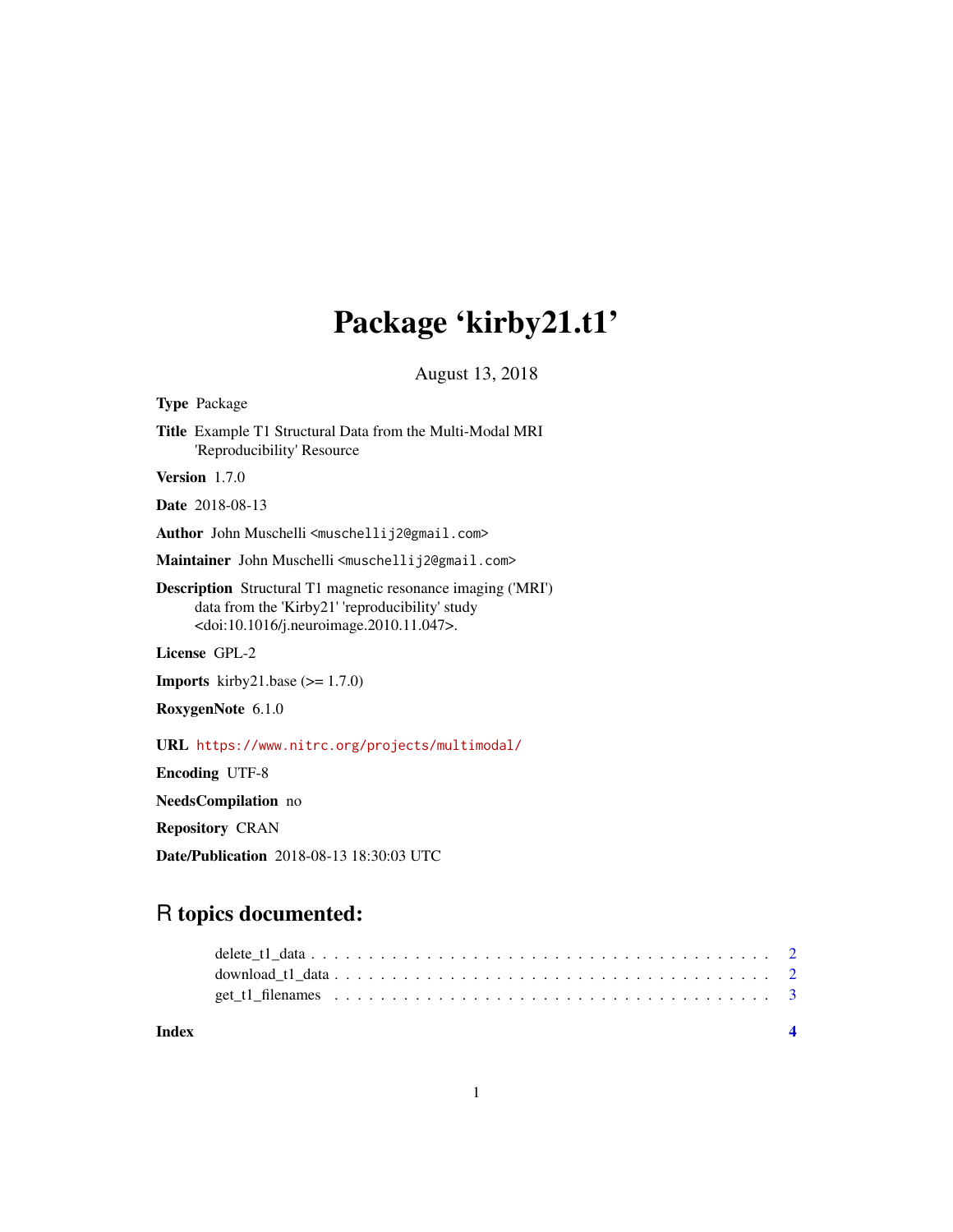<span id="page-1-0"></span>delete\_t1\_data *Delete T1 Image Filenames*

#### Description

Delete the files for the T1 images

#### Usage

delete\_t1\_data(...)

#### Arguments

... arguments to pass to [delete\\_kirby21\\_data](#page-0-0), modalities = "T1" so it cannot be specified

#### Value

Nothing is returned

download\_t1\_data *Download T1 Image Filenames*

#### Description

Download the files for the T1 images

#### Usage

```
download_t1_data(...)
```
#### Arguments

... arguments to pass to [download\\_kirby21\\_data](#page-0-0), modalities = "T1" so it cannot be specified

#### Value

Indicator if the data is downloaded.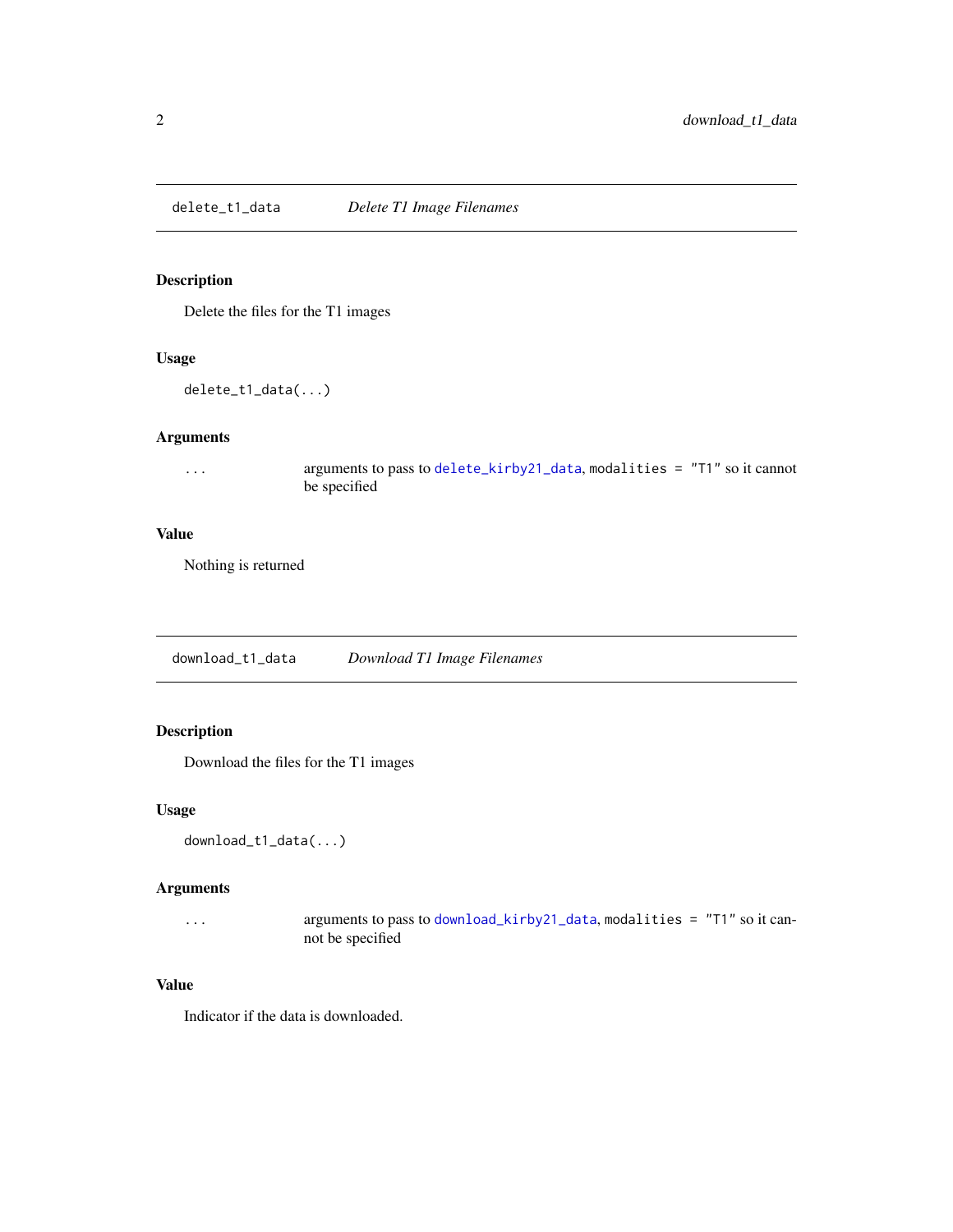#### <span id="page-2-0"></span>Description

Return the filenames for the T1 images

#### Usage

get\_t1\_filenames(...)

#### Arguments

... arguments to pass to [get\\_image\\_filenames](#page-0-0), modalities = "T1" so it cannot be specified

#### Value

Vector of filenames

#### Examples

get\_t1\_filenames()